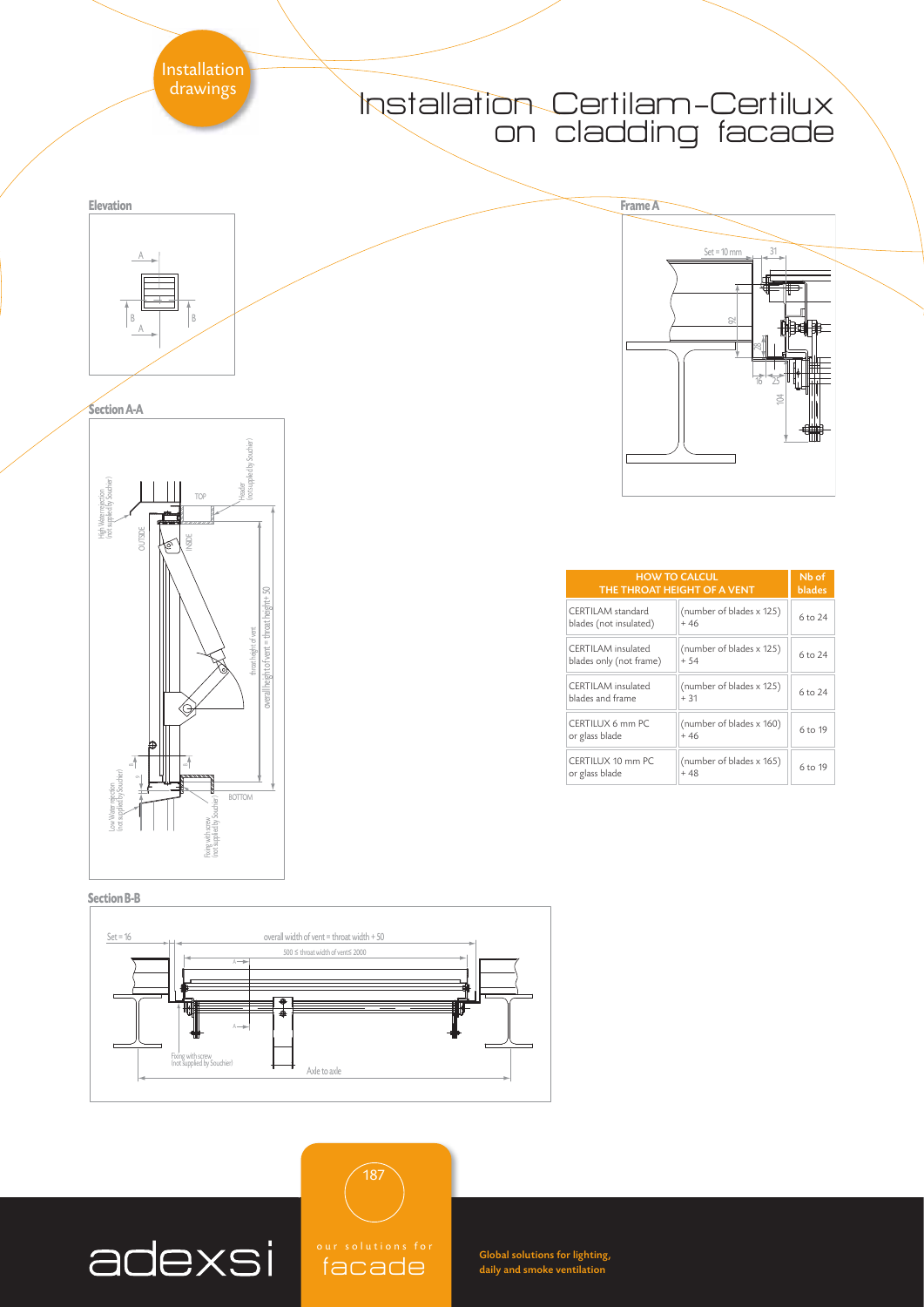# Installation Certilam-Certilux on curtain wall



| <b>HOW TO CALCUL</b><br>THE THROAT HEIGHT OF A VENT  |                                   | N <sub>b</sub> of<br><b>blades</b> |
|------------------------------------------------------|-----------------------------------|------------------------------------|
| CERTII AM standard<br>blades (not insulated)         | (number of blades x 125)<br>$+46$ | 6 to 24                            |
| <b>CERTILAM</b> insulated<br>blades only (not frame) | (number of blades x 125)<br>$+54$ | 6 to 24                            |
| CERTILAM insulated<br>blades and frame               | (number of blades x 125)<br>$+31$ | 6 to 24                            |
| CERTILUX 6 mm PC<br>or glass blade                   | (number of blades x 160)<br>$+46$ | 6 to 19                            |
| CERTILUX 10 mm PC<br>or glass blade                  | (number of blades x 165)<br>$+48$ | 6 to 19                            |
| I AMI IGHT non insulated                             | (number of blades x 200)<br>$+20$ | 5 to 15                            |

**Section A-A** A **Elevation** B B



### **Section B-B**



188



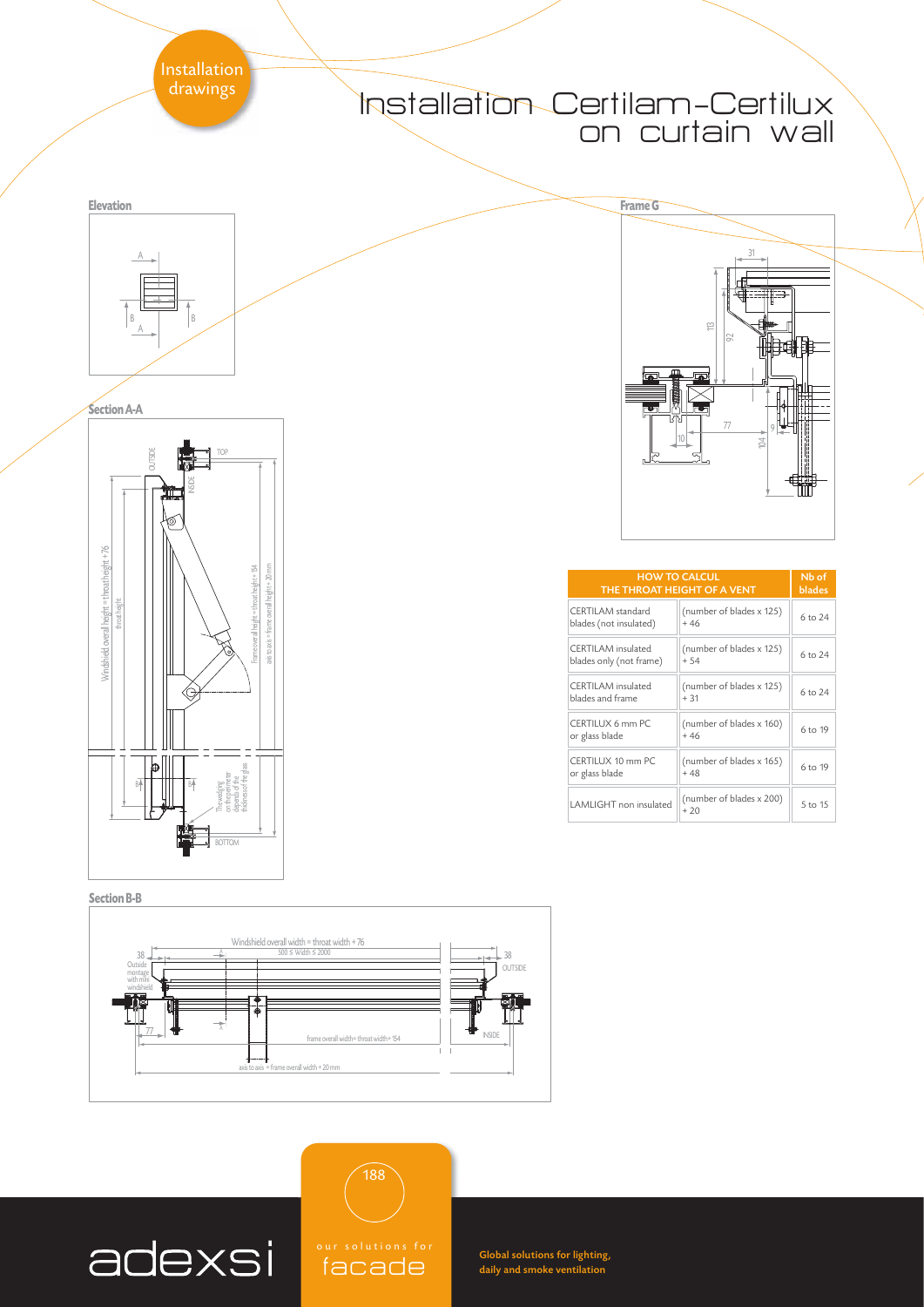# Installation Certilam-Certilux on curtain wall



| <b>HOW TO CALCUL</b><br>THE THROAT HEIGHT OF A VENT |                                   | Nb of<br>blades |
|-----------------------------------------------------|-----------------------------------|-----------------|
| CERTII AM standard<br>blades (not insulated)        | (number of blades x 125)<br>$+46$ | 6 to 24         |
| CERTII AM insulated<br>blades only (not frame)      | (number of blades x 125)<br>$+54$ | 6 to 24         |
| CERTII AM insulated<br>blades and frame             | (number of blades x 125)<br>$+31$ | 6 to 24         |
| CERTILUX 6 mm PC<br>or glass blade                  | (number of blades x 160)<br>$+46$ | 6 to 19         |
| CERTILUX 10 mm PC<br>or glass blade                 | (number of blades x 165)<br>$+48$ | 6 to 19         |

A **Elevation** B B



### **Section B-B**



adexsi



189